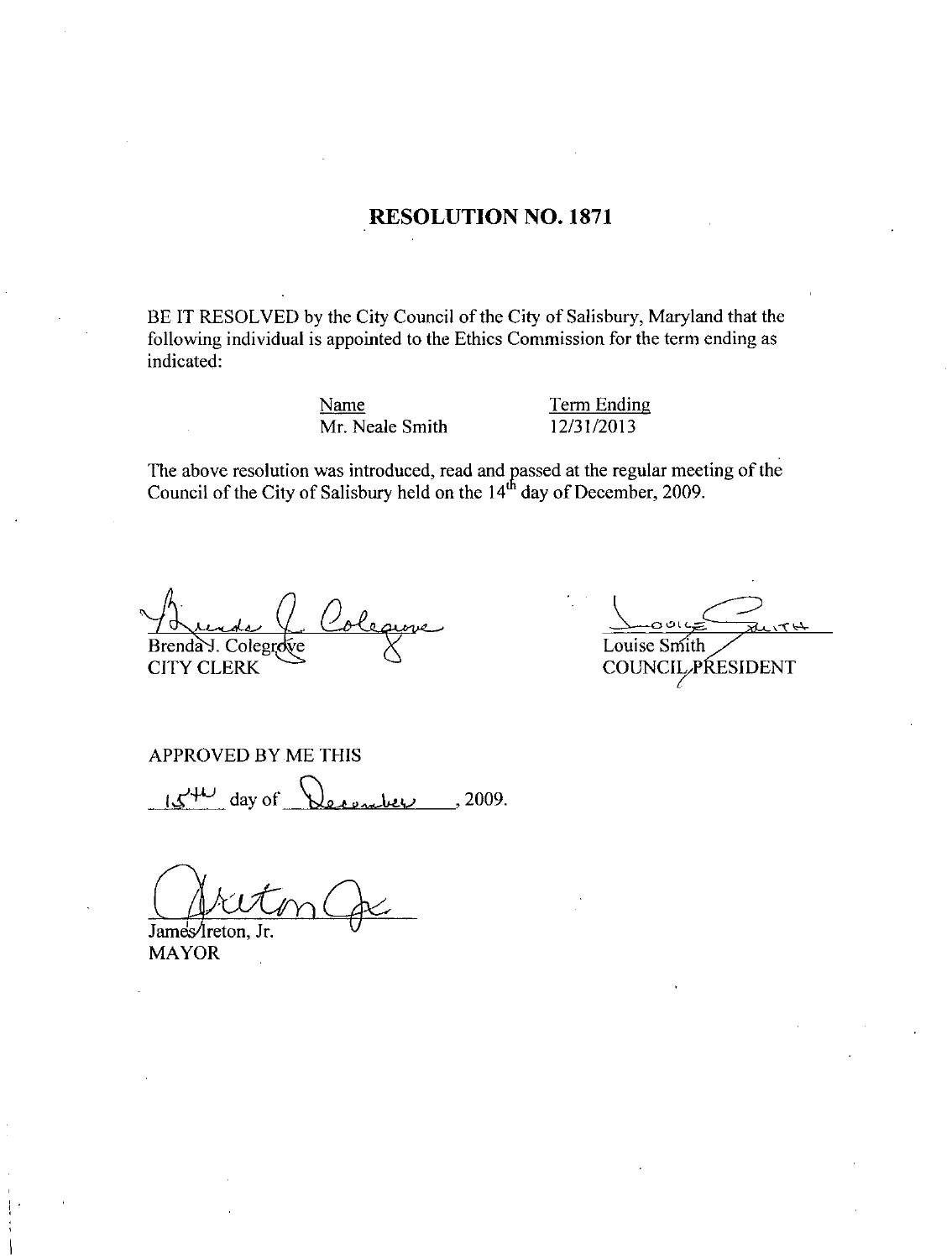#### INTER

# $\frac{1}{\frac{1}{\text{OFFICE}}}$  MEMO

### OFFICE OF THE MAYOR

| To:      | John Pick                            |
|----------|--------------------------------------|
| From:    | Sherrell McBride                     |
| Subject: | Appointment to the Ethics Commission |
|          | Date: December 8, 2009               |

Mayor Ireton would like to appoint the following person to the Ethics Commission

Name Term Ending Name<br>Mr. Neale Smith 12/31/2013

Name<br>
Mr. Neale Smith 12/31/2013<br>
Attached you will find Mr. Smith's resume and the Resolution necessary for his appointment<br>
Please forward this information to the City Council so it may be placed on the agenda for the next meeting. Please let me know if you have any questions.

Attachments

cc: Mayor Ireton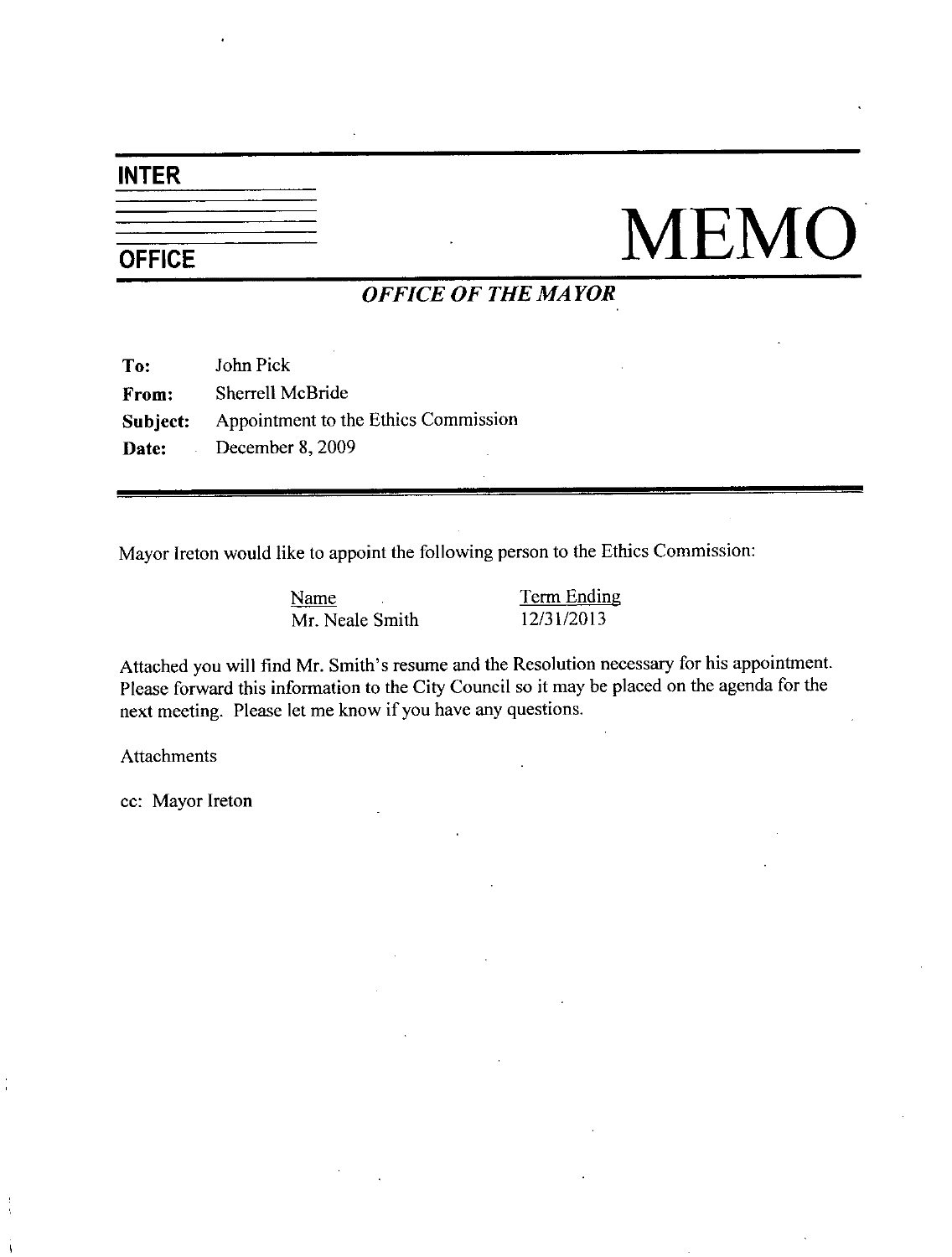## **NEALE E. SMITH**

◆ 308 Martin Street ◆ Salisbury, MD 21804 ◆ pulnoc@hotmail.com ◆

 $\triangleleft$  Cell: (443) 373 - 3026  $\triangleleft$ 

OBJECTIVE: To empower my local Martin Street community in Salisbury, while pursuing obtaining certification as a creative arts therapist

#### EDUCATION

 $\begin{array}{c} \n\downarrow \\
\downarrow \\
\downarrow\n\end{array}$ 

| serving my native community of Snow Hill as a social worker in foster care, and one day<br>obtaining certification as a creative arts therapist.                                                                                                                              |                                         |
|-------------------------------------------------------------------------------------------------------------------------------------------------------------------------------------------------------------------------------------------------------------------------------|-----------------------------------------|
| <b>EDUCATION:</b><br>Master's in Social Work (MSW)<br>Salisbury University, Salisbury, MD                                                                                                                                                                                     | Fall 2007 - Spring 2009<br>Cum GPA: 3.0 |
| University of Maryland School of Social Work, Baltimore City, MD<br>Montgomery College campuses at Takoma Park & Germantown, MD                                                                                                                                               | Cum GPA: 3.7<br>May 2006                |
| Pre-requisites completed: Statistics; Human Growth & Development<br>• Honors: International Scholar Laureate Program nominee, 2006, 2007                                                                                                                                      | Cum GPA: 3.0                            |
| Bachelor of Arts in Communications: Visual Media with a Minor in Theatre<br>American University, Washington, DC & Charles University, Prague, CZ<br>Honors: National Dean's List, 1994, 1998, 2005, 2007                                                                      | May 1998<br>Cum. GPA: 3.0               |
| Certified Instructor: CPR/ AED (Adult/Child/Infant) & First Aid November 2006 - Present<br>American Red Cross of Central Maryland, Baltimore, MD<br>American Red Cross of Mississippi Gulf Coast, Biloxi, MS<br>American Red Cross of Boston/Massachusetts Bay, Cambridge, MA |                                         |
| WORK EXPERIENCE / COMMUNITY DEVELOPMENT:                                                                                                                                                                                                                                      |                                         |
| <b>Social Worker I, Foster Care</b><br>Worcester County Department of Social Services, Snow Hill, MD<br>• Managed 13 cases including adolescents, teens, and young adults in foster care                                                                                      | July 2009 - Present                     |
| <b>Operations Staff</b><br>Diakonia, Inc., Ocean City, MD<br>• Assisted in daily operations of non-profit emergency and transitional housing                                                                                                                                  | October 2008 - April 2009               |
| <b>Student Intern, Title IV-E Program</b><br>Worcester County Department of Social Services, Snow Hill, MD<br>• Managed 2 cases: co-investigated community reports of child abuse or neglect.                                                                                 | September 2008 - April 2009             |
| <b>Desktop Support Technician, Contingent</b><br>Salisbury University Office of Information Technology<br>• Provided technical support to faculty, staff, and computer labs at new TETC facility                                                                              | June 2008 - August 2008                 |
| <b>Student Intern, Title IV-E Program</b><br>Baltimore County Department of Social Services, Towson, MD                                                                                                                                                                       | September 2007 – May 2008               |

• Managed 2 foster care cases: conducted home visits, meetings, court reports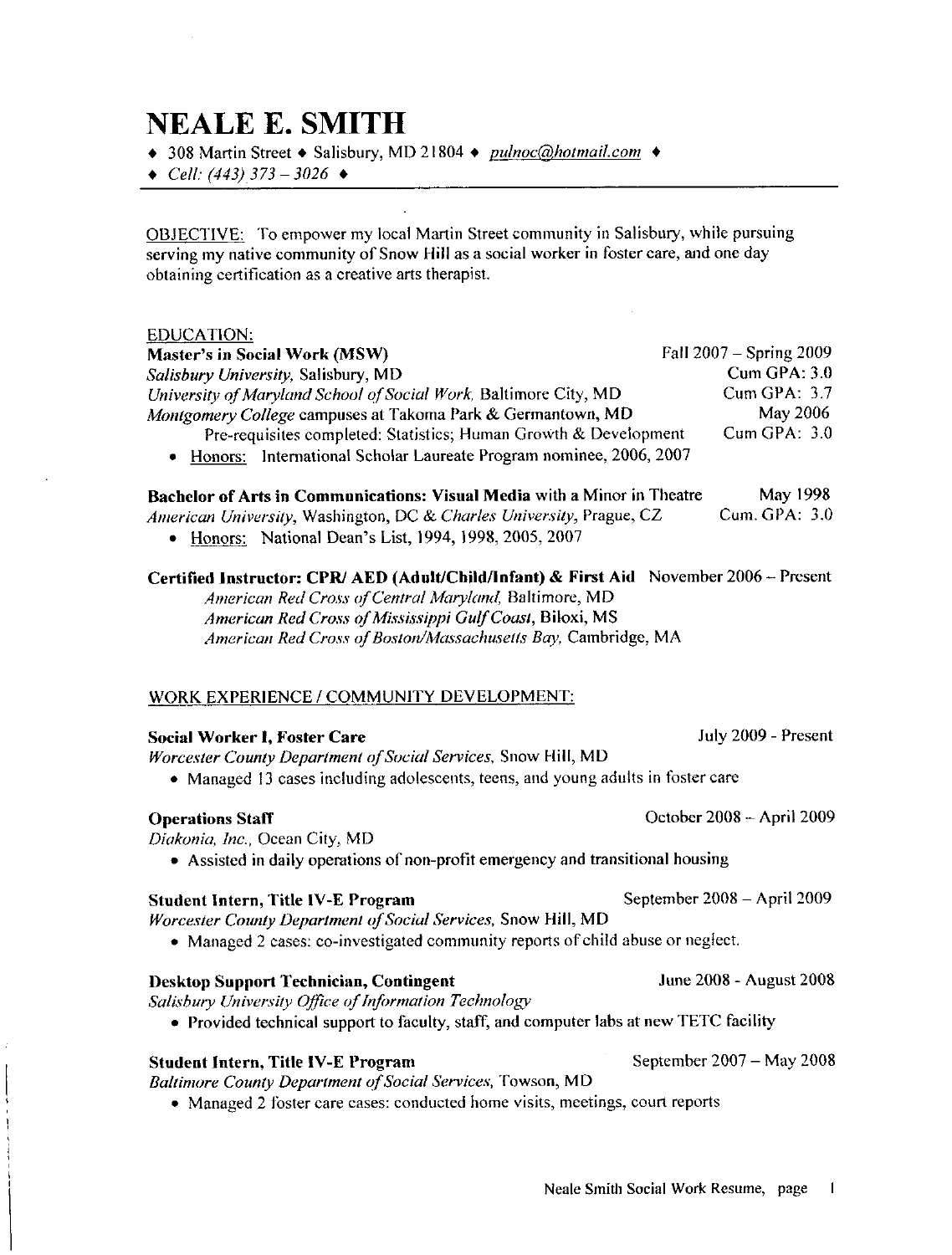#### Neale Smith Social Work Resume, page 2

#### WORK EXPERIENCE / COMMUNITY DEVELOPMENT (cont'd):

#### Gulf Coast Recovery Team Leader **January 2007** January 2007 – July 2007

West Seneca Youth AmeriCorps/Diocese of Biloxi, Bay St. Louis, MS

- Led, trained groups of AmeriCorps members and volunteers in reconstruction of more than <sup>20</sup> homes damaged by hurricanes Katrina and Rita
- Performed more than 15 needs assessments for displaced families
- Processed essential team paperwork and produced reports for Team manager

#### AmeriCorps Volunteer & Family Services Coordinator **October 2005** - August 2006

- Habitat for Humanity of Wicomico County, Salisbury, MD • Honors: Exemplary National Service Award February 8, 2006 presented by the Honorable U.S. Senator Barbara A. Mikulski (D-MD)
	- Counseled  $25+$  low-income families in the housing selection process
	- Organized, coordinated  $500+$  community volunteers: Facilitated committee meetings
	- $\bullet$  Aided in construction of 4 new homes, including Katrina relief in Mobile, AL

#### Administrative Assistant (Temporary/Contract) September 2006 – November 2006

 $\begin{array}{c} | \\ | \\ | \end{array}$ 

- Professional Staffing Group, Boston, MA<br>• Clients included: *MA Department of Education-Accountability & Target* presented by the Honordote 0.5: Senator Barbara 71: Mikaiski (B MB<br>Counseled 25+ low-income families in the housing selection process<br>Organized, coordinated 500+ community volunteers; Facilitated commit<br>Aided in constructi Assistance; Wellington Management Group; Isurus Marketing
	- Assisted in drafting grant applications for public school improvements
	- Generated training survey reports; updated employee schedules; phones; data entry

#### Production Coordinator / Associate Producer Nov 2000 – October 2005 Discovery Channel, Discovery Communications, Inc. Silver Spring, MD

 $\bullet$  Assisted Executive Producers (EPs) in production of award-worthy programming:

| Assisted Executive Producers (EPs) in production of award-worthy programming:<br>over 225+ hours (40-65 hours annually) for the Channel, including: |      |
|-----------------------------------------------------------------------------------------------------------------------------------------------------|------|
| "Extreme Conditions: Obsessive Compulsive Disorder" - CINE Bronze Eagle, Win 2001                                                                   |      |
| "Allosaurus: A Walking With Dinosaurs Special" $-2x$ Emmy Award Wins                                                                                | 2001 |
| "Behind the Terror: Understanding the Enemy"- New York Festivals Nominee                                                                            | 2001 |
| "Ultimate Guide: Iceman - Beijing Int'l. Science Films Fest, Golden Dragon, Win                                                                     | 2002 |
| "Building the Great Pyramid" - Emmy Award Nominee                                                                                                   | 2003 |
| "Walking With Cavemen" - New York Festivals Gold Medal, Win                                                                                         | 2004 |
| "Deadliest Catch" & "The Flight That Fought Back" $-3 \times$ Emmy Nominees 2005 & 2006                                                             |      |
| $2001 - 2005$<br>"FBI Files, The" $-11x$ Telly Awards wins over three (3) seasons, more                                                             |      |

- Tracked and reviewed weekly with the EP: production schedules, treatments, scripts rough & fine video cuts, press and on-line content, prior to release in global media
- Coordinated communication between EP, internal teams, and program vendors,
- Represented the EP when directing talent, and at edit sessions, events,  $\&$  meetings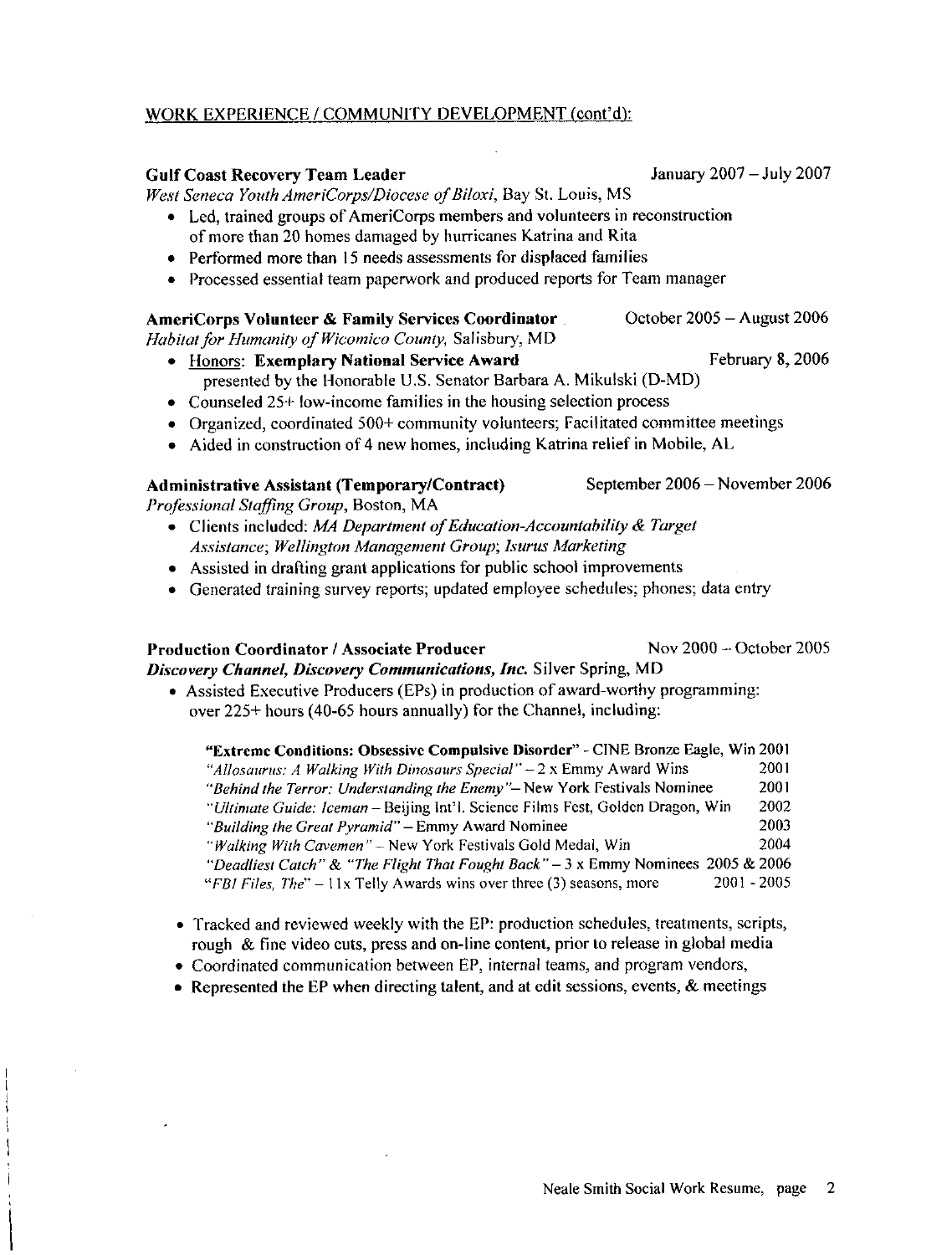#### WORK EXPERIENCE / COMMUNITY DEVELOPMENT (cont'd):

#### Digital Media Specialist & Media Cataloguer Nov 1998 – Nov 2000

Virtual Studio, Discovery Digital Studios,

- Discovery Communications, Inc. Bethesda, MD
	-
	- Provided technical support for four narrowband video-streaming Local Area Networks<br>
	Assembled dubs, low-res. clip reels for clients of Customer Service Representatives<br>
	Tracked, manage commissioned, or co-produced, program • Assembled dubs, low-res. clip reels for clients of Customer Service Representatives<br>• Tracked, manage commissioned, or co-produced, program elements in
	- preparation for digitization, reuse in new TLC, DSC, AP, or TRV channel productions
	- Researched, catalogued footage elements into onsite database for digitization
	- Coordinated with post-houses, tape Vault to research production information, history
	- Cooperated with Legal department to explore rights information detail
	- Collaborated with Library Production on client requests for footage, audio, deliverables

# Administrative Assistant July 1998 – Nov 1998

Shared Program Services, Discovery Communications, Inc. Bethesda, MD

- Assisted the four Network Quality Control Coordinators with new programming monitoring and vendor relations
- $\bullet$  Created forms and filing systems for tracking of quality control, post-production evaluation information and show legal contracts • Assisted the four Network Quality Control Coordinato<br>with new programming monitoring and vendor relation<br>• Created forms and filing systems for tracking of quality<br>evaluation information and show legal contracts<br>• Resear
	- Researched and order stock footage for reversioned programs
	- Dubbed tapes and created credit beds for Animal Planet shows

| <b>Interfaith Committee Member; Family Partner</b><br>Habitat for Humanity of Wicomico County, Salisbury, MD                                                                                                                                         | October 2005 – August 2006;<br>July 2008 - Present |
|------------------------------------------------------------------------------------------------------------------------------------------------------------------------------------------------------------------------------------------------------|----------------------------------------------------|
| <b>Play Therapy Assistant</b><br>The Imagination Stage, Icarus AccessAbility Program, Bethesda, MD<br>• Assisted Director w/group of 18 developmentally-disabled young adults<br>Planned, executed therapeutic group drama and movement performances | January – March 2004,<br>Sept - March 2005         |
| <b>Reading Partner</b><br>Everybody Wins! Power Lunch Program,<br>Highland View Elementary School, Silver Spring, MD<br>• Mentored and read to a $4th - 6th$ grade child bi-weekly                                                                   | March 2000 - June 2005                             |
| <b>Community Fund-Raiser, Event-Planner</b><br>Multiple Sclerosis Society, Hampton Roads, VA Chapter<br>• 2005: Raised over \$800 for Multiple Sclerosis research                                                                                    | 2001 - Present                                     |
| American Red Cross & CARE<br>• 2005: Raised over \$500 for Tsunami Disaster Relief<br>2001-2002: \$1285+ to the September 11th Disaster Relief Fund<br>$\bullet$                                                                                     | 2001 - 2002; 2005                                  |
| <b>Sunday School Teacher</b><br>Agape Baptist Church, Washington, DC<br>• Led co-educational class of $6 - 10$ Filipino immigrant students                                                                                                           | September $2001 -$ June $2002$                     |